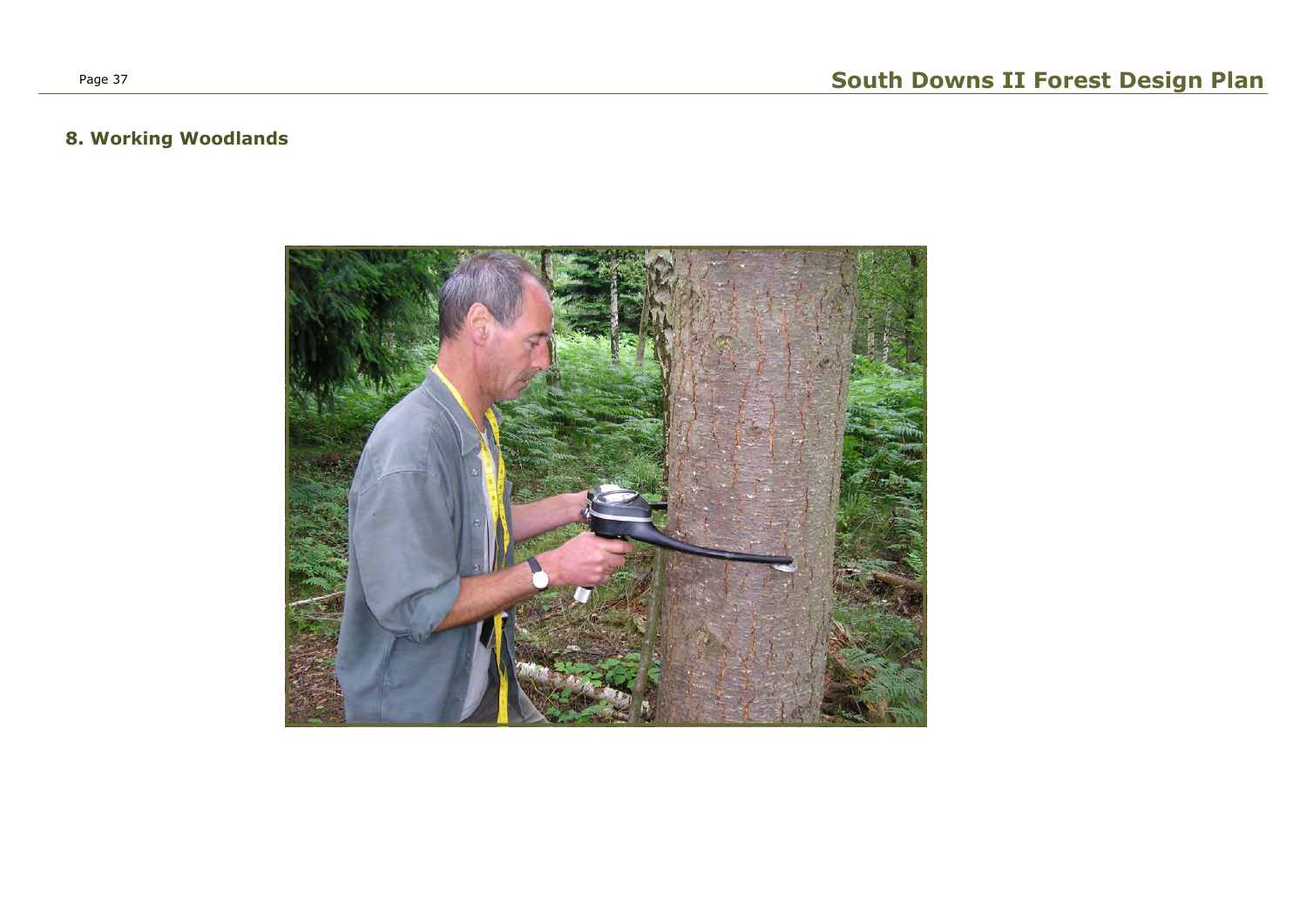# South Downs II Forest Design Plan **Page 18 and 20 and 20 and 20 and 20 and 20 and 20 and 20 and 20 and 20 and 20 and 20 and 20 and 20 and 20 and 20 and 20 and 20 and 20 and 20 and 20 and 20 and 20 and 20 and 20 and 20 and**

## 8. Working Woodlands

### 8.1 Tree Species and Age Classes

Diagram one illustrates the species composition within the woodlands as a whole. Yield classes range from Y.C. 6 in the Beech areas to Y.C. 16 in areas of Corsican pine. The existing species maps show the composition of the woods as they are now and form the start point against which to measure future management outcomes.

Overall (see pie chart below), 82% of the wood is broadleaf and 12% is conifer with 6% permanently open or other land use. Most of the conifer compartments contain a proportion of re-asserting broadleaves, which is not included in the species assessment and most of this is of poor quality. Conifers have traditionally been grown largely as nurse species in the Downs woodlands, planted most often with beech to provide an early return before the beech matures. Conifer and beech mixtures however are more prone to squirrel damage, so the quality of the beech is variable. Most of the conifers have now been removed from these 'nursing'

> mixtures. Some conifers are showing signs of chlorosis, which occurs as conifers reach maturity on thin, calcareous soils - visible as a yellowing of the foliage. This is most noticeable in the Corsican pine behind the car park in Stoughton. On the deeper soils in the valleys, conifers have grown well and the few remaining mature stands are developing size and stature and will be retained as aesthetic features and for raptor nesting. Yew is an important conifer component in some areas and is highly prized for its red coloured timber. Natural regeneration is unfortunately dominated by Ash, which is now under threat from Chalara disease. It seems likely that planting of other native broadleaves may be needed to regenerate these stands, although those most likely to succeed include Sycamore and Hornbeam.





The age class structure (see chart above) is unevenly distributed. This tends to result in an uneven harvest of timber as we try to balance the woodlands. However, a move to continuous cover systems reduces this effect and allows us to diversify the age structure by enabling regeneration gradually as the stands develop.